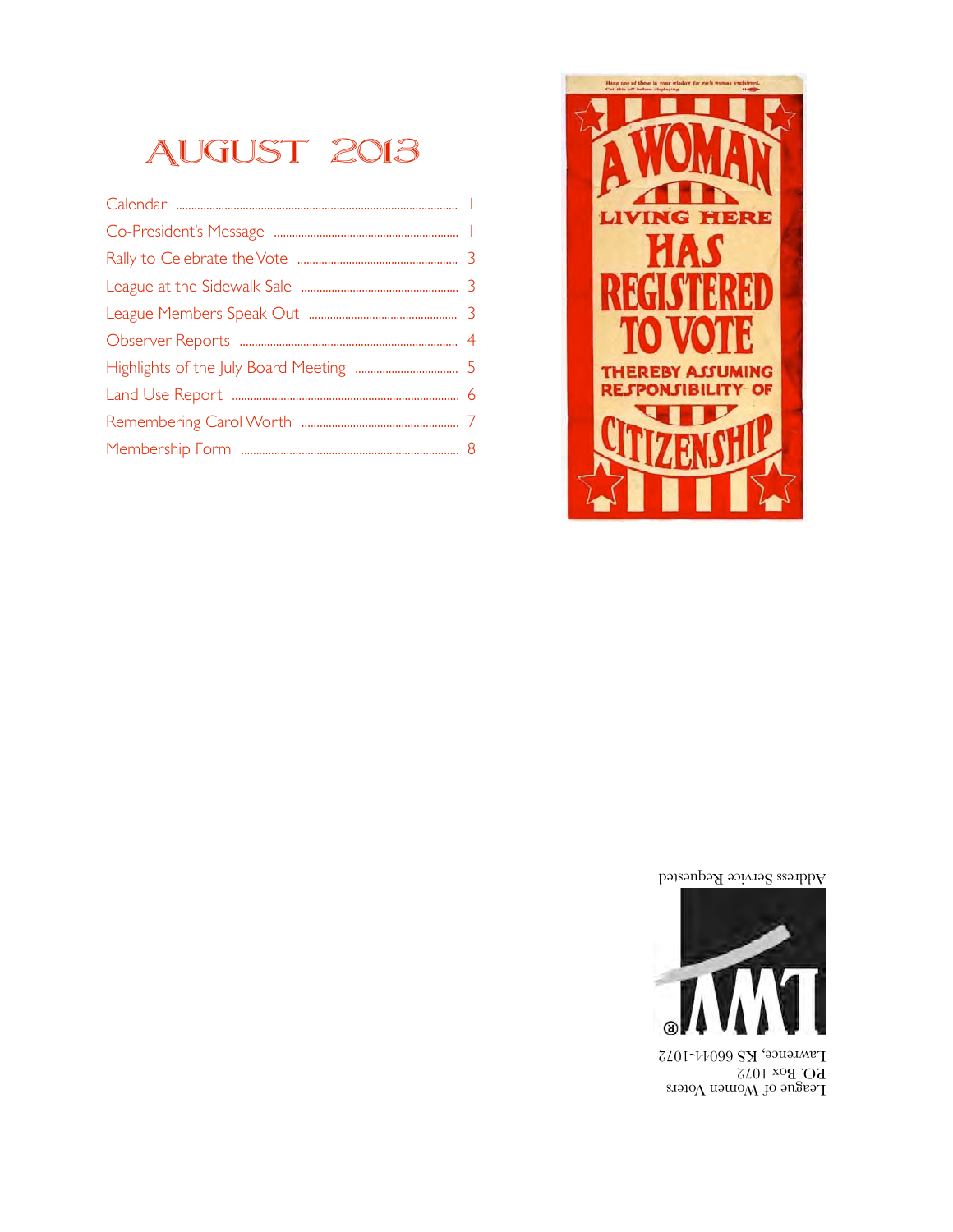# **TheVOTER**

#### Bulletin of the LWV of Lawrence-Douglas County, KS

The League of Women Voters is a non-partisan political organization encouraging the informed and active participation of citizens in government and influencing public policy through education and advocacy.

| Co-President:s  | David Burress & Cille King | president@lawrenceleague.com  |                        |
|-----------------|----------------------------|-------------------------------|------------------------|
| Membership:     | Margaret Arnold            | membership@lawrenceleague.com |                        |
| Voter Editor:   | Ruth Lichtwardt            | lightwatcher@gmail.com        |                        |
| Local League    | www.lawrenceleague.com     | www.facebook.com/lwvldc       | www.twitter.com/lwvldc |
| State League:   | www.lwvk.org               | lwy.kansas@gmail.com          | 785-234-5152           |
| National League | www.lwv.org                |                               | 202-429-1965           |

## League Calendar

| Saturday,<br>August 24th    | $1:30 -$<br>$3:30$ pm | Celebration of the 93rd Anniversary of the 19th Amendment. South Park Ga-<br>zebo. Please see page 3 for article.                               |
|-----------------------------|-----------------------|-------------------------------------------------------------------------------------------------------------------------------------------------|
| Saturday,<br>August 24th    | 7 - 9 pm              | Land Use Committee Meeting. Community Mercantile Meeting Room, 901 lowa<br>St.                                                                  |
| Monday,<br>September 9th    | $9:00$ pm             | <b>VOTER Submission Deadline.</b> Please send submissions to<br>lightwatcher@gmail.com                                                          |
| Thursday,<br>September 12th | 7 - 9 pm              | LWVL-DC Board Meeting. Co-President David Burress' House, 912 Holiday<br>Drive. All League members are invited to attend.                       |
| Tuesday,<br>September 17th  | $10:30$ am            | Naturalization Ceremony. Dole Center, 2350 Petefish Drive, KU Campus.                                                                           |
| Thursday,<br>September 19th | $11:30 -$<br>I pm     | <b>Brown Bag Gathering.</b> County Courthouse Commission Room, III E. IIth St.<br>Craig Weinaug and Michael Gaughan, "The State of the County." |
| Saturday,<br>October 12th   | <b>TBA</b>            | State League Day. Tentative date, details to be announced later.                                                                                |
| Saturday,<br>October 17th   | $11:30 -$<br>I pm     | <b>Brown Bag Gathering.</b> Watkins Community Museum, 1047 Mass St. Lawrence<br>Memorial Hospital's implementation of the Affordable Care Act.  |
| Friday,<br>November 22nd    | TBA                   | Brown Bag Gathering. Watkins Community Museum, 1047 Mass St. Marta<br>Caminero-Santangelo, Oral histories of local Latinas.                     |

## Co-President's Message

No vacation for the League this summer.

Our biggest news has to with, of all things, voting rights.

1. *Anniversary rally for women's suffrage,* 1:30 August 24, South Park. LWV-LDC is ringleader for a coalition to celebrate the 93rd anniversary of the ratification of 19<sup>th</sup> Amendment (which actually happened on the 26<sup>th</sup>). Margaret Arnold is chairing. See below for further details.

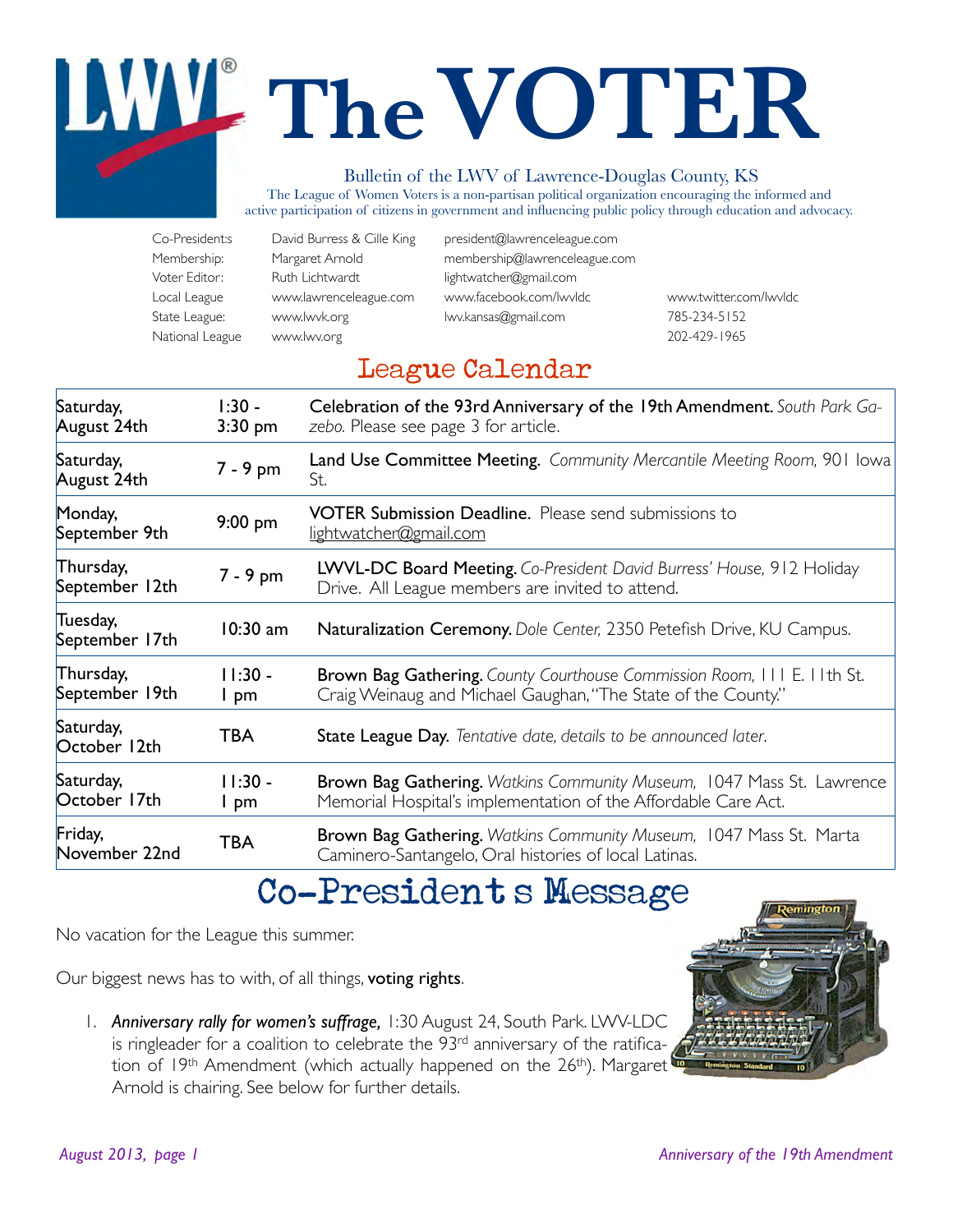2. *Lawsuit.* LWV-LDC signed on as an organizational plaintiff for an ACLU voting rights lawsuit against Kansas Secretary of State Kris Kobach. On August 13 the ACLU served Kobach with a 90 day demand letter, which is a prelude to bringing a lawsuit against the unconscionable voter ID law Kobach lobbied through the legislature a year ago. That law has led to putting some 12,000 wouldbe voters into a suspense file until they can provide documented proof of citizenship. This situation looks to us like an obvious violation of the National Voting Rights Act (NVRA) as interpreted by a recent Supreme Court



case. Perhaps most egregiously and contrary to the federal Motor Voter law, the Kansas Division of Vehicles does not routinely register voters at their request when they obtain drivers licenses—not even when they have citizenship documents.

- 3. *Voter pre-registration.* Meanwhile we have been doing what the current Kansas law allows toward registering new voters, led by Voter Services Chair Ruth Gibbs. (We call it pre-registering and re-registering.) As always we have received excellent cooperation from Douglas County Clark Jamie Shew. Most recently we tabled at the annual downtown Lawrence sidewalk sale. What we can do is:
	- a. Register existing voters who have merely changed addresses.
	- b. Collect a signed form from new voters that will initiate registration. Mr. Shew will follow up with letters and phone calls seeking evidence of citizenship. Evidence can be submitted by Fax or mail, thereby avoiding a trip to the County Courthouse.

Theoretically, the LWV could make copies of the citizenship documents at the time we preregister, but that is impractical for many reasons (e.g. LWV liability for personal data, avoiding LWV possession of any electronic record, citizen's discomfort, the fact that most people don't carry such documents).

The League has been busy on other fronts as well.

*Corporate accessory dwelling units.* At the July planning commission (PC) meeting, city planning staff recommended that Accessory Dwelling Units (i.e., adding an apartment or duplex to a single family home) be permitted in RS 5 (single family zoned) districts, even if the "owner-occupant" was "not a natural person" (read: corporation). LUC sent a letter and Copresident Cille King spoke against including corporations. A representative of Lawrence Association of Neighborhoods also testified. The PC voted unanimously to reject the proposed language. The PC decision was later upheld unanimously by the City Commission. See below for a full report.

*Open meetings report.* Alan Cowles of the LWV open meetings committee has produced a great report on closed executive sessions of the Hospital Board. Insofar as no particular topic has been announced, these meetings appear to be illegal under the Kansas Open Meetings Act (KOMA). The City and County Commissions had engaged in



similar practices, but seem to have backed off after questions were raised by Alan. This is an issue we need to follow up on.

*Sidewalks*. The LWV-LAN joint Community Sidewalk Taskforce has achieved two significant successes:

1. Laura Routh spoke at the July PC on behalf of the CST and asked them to reject the sidewalk variance being requested for a development off Kasold. The PC didn't reject the preliminary plat variance, but they did make the sidewalk variance conditional. When the property is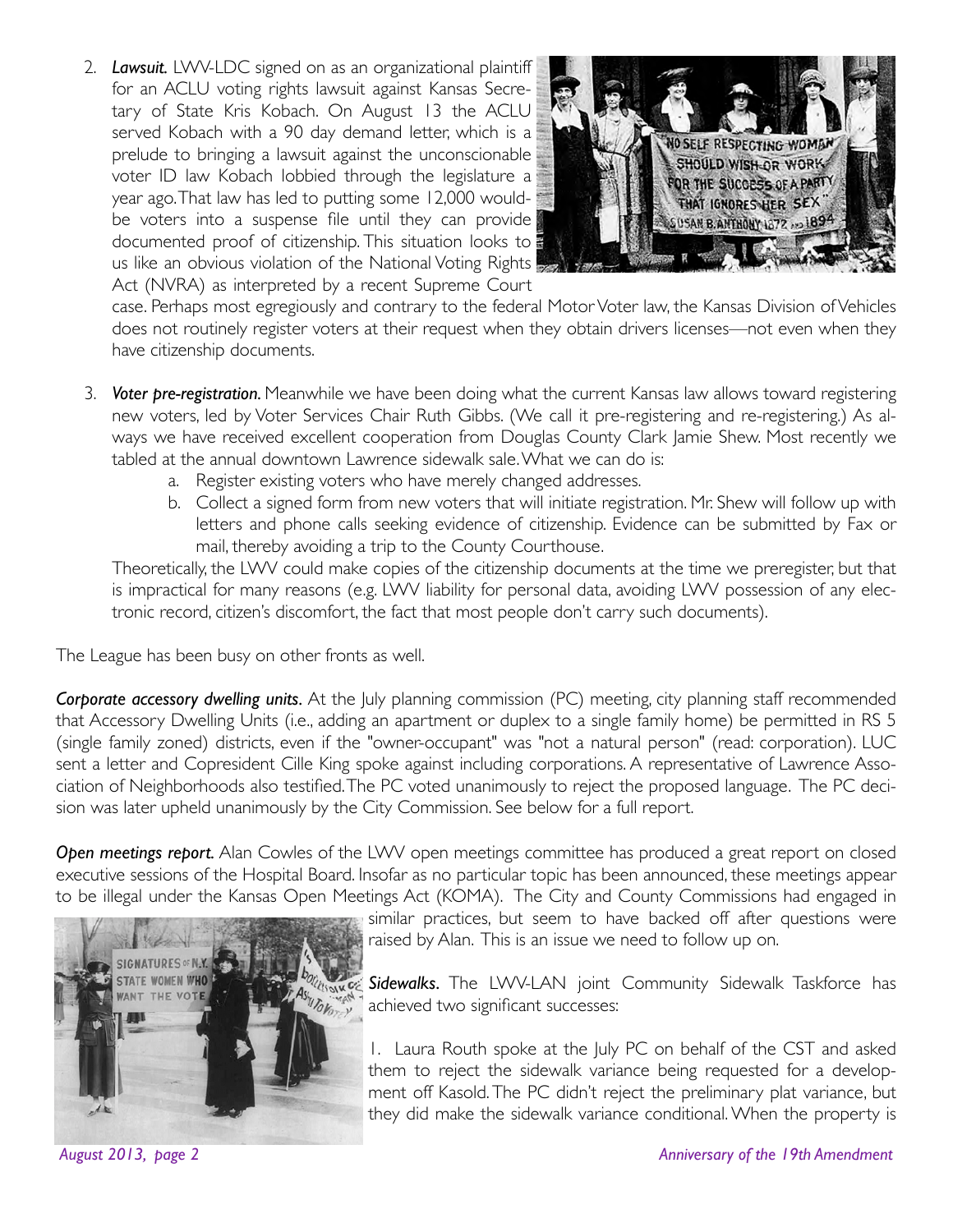developed, they will be required to put sidewalks on both sides of the street. The PC rejected the option of allowing a sidewalk variance to exist in perpetuity on the site. Routh says we need to make challenging sidewalk variances a regular CST activity.

2. (Belated report): at the end of June we learned that sidewalks are listed in the draft budget as a possible area of study for the City Auditor. We will need to lobby City Hall to make sure it gets on the Auditor's work plan.

*League personal data policy*. LWV-LDC Board has adopted a revised new policy on member data privacy and distribution of the membership Roster. As always, personal information in the Roster is confidential and limited to use by members for LWV business. We will distribute a printed copy to members in April, and we plan to distribute updated electronic copies twice a year. Personal data other than names and leadership contact information will ordinarily not appear in the Voter.

*Criqui resignation.* The Board was sadly diminished by the resignation of Scott Criqui, which was necessitated by increased family and work responsibilities. Scott will continue as our Facebook and Twitter Master. The Board can appoint a replacement to fill out Scott's term of office. Please contact me at d-burress (at) ku.edu if you are interested in applying for the position. *- David Burress*

## Rally! Celebrate the Vote!

Please join other League members and friends to celebrate the 93rd anniversary of the Nineteenth Amendment to the U.S. Constitution, which granted all U.S. women the right to vote. (Kansas women had voted since 1912.)

When: August 24, 2013. 1:30-3:30 p.m.

Where: South Park, at the Gazebo

#### Events:

- 1) Suffragette songs, led by Marlene Merrill and volunteers from the Lawrence Civic Choir. You will know the tunes and may have a good time finding the words that women sang to them.
- 2) Brief speeches by Marci Francisco, Leslie Soden, David Burress (for the men's contribution), and more if anyone is so moved.
- 3) Voices from the past: Quotations from Kansas suffragettes, excerpts from Elizabeth Cady Stanton's "Declaration of Sentiments" from



the pioneering Seneca Falls Convention. We will have mikes available and are lining up people with loud voices.

4) Light refreshments.

This event is a celebration, and at the same time we encourage remembering what the right to vote has meant and continues to mean. Everyone is welcome. *!!!! - Margaret Arnold*

### The League at the Sidewalk **SALE**

The League had a table at the annual downtown

sidewalk sale on 18 July. 14 people registered to vote and 5 signed up for LWV information. We were asked about recent Kansas changes in Kan-Care, judge selection, voter registration procedures, why Kansas isn't expanding Medicaid and about the LWV. Many people gave us a thumbs up for being present and others thanked us for our web site voter's guides.

Thanks to volunteers Ruth, Marci, Joe, Midge, Marlene, Jeanne, James, CJ, Bill, and Marilyn. We give a big thank you to Ed Forman at Mrs. Fields, (TCBY), for *August 2013, page 3 Anniversary of the 19th Amendment*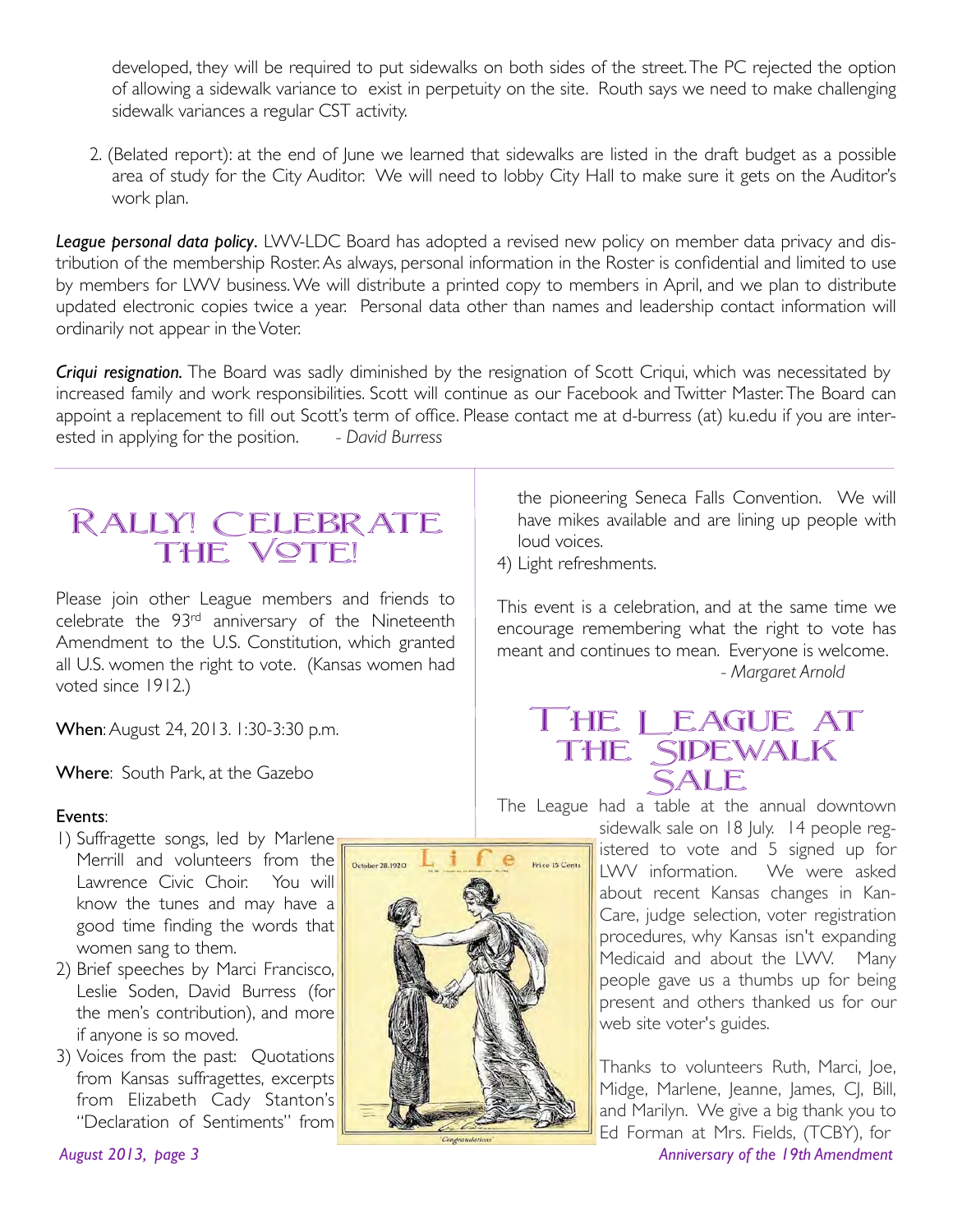allowing us to share the sidewalk in front of his business. - Cille King

## League Members SPEAK OUT

League members expressing opinions in the Lawrence Journal World this month include: Wilma Rife, letter to the editor on Voting Record http://www2.ljworld.com/news/2013/jul/23/letter-votin g-record/

Audrey Kamb-Studdard, letter to the editor Unsafe Spot

http://www2.ljworld.com/news/2013/jul/26/letter-unsaf e-spot/ and

M. G. Roy, Downtown Nostalgia (read at http://www2.ljworld.com/news/2013/aug/04/letter-do wntown-nostalgia/)



## Observer Reports

#### Homeless Issues ADVISORY COMMISSION  $(HAIC)$

At the July meeting of HIAC Doug Wallace, Director of the Kansas State Homeless Coalition, reported on the statistics garnered from the homeless count taken the last ten days in January. This count is only a snapshot, and it is not representative of every homeless person. It is a voluntary survey not everyone choses to participate.

There were 537 people reported statewide as staying in shelters, and 522 in transitional housing. 168 (14%) of the respondents described having a mental illness and 231 (20%) reported they had issues with sub-*August 2013, page 4 Anniversary of the 19th Amendment*

stance abuse. The fastest rising populations experiencing homelessness are families with children and veterans.

A new question was asked of participants this year, which was to describe some of the factors that led them to become homeless. By learning what has led people to become



homeless, organizations can start teaching and helping people try to avoid that outcome. Across the board, almost in every county that participated, job loss, or lack of a job, and lack of affordable housing were the top two reasons that led people to become homeless. Employment is extremely important; the Lawrence Community shelter has worked on an employment program in the past to help individuals try to find jobs. Data on the state of Kansas Point in Time count can be found at http://kshomeless.com.

Jeremy Farmer, CEO of Just Food, reported on the state of hunger and poverty in Douglas County. He began his presentation with the fact that in 1980 there were 200 food banks in the United States; today there are over 40,000. Yet the number of hungry people, during this time span, has risen from 1 million to 50 million.

Just Food started providing cooking classes last summer out of a desire to improve the lives of people who came to it for help. The program is led by Chef Rick Martin, the former chef of Free State Brewery. He started coming in and teaching people how to cook good foods at a very inexpensive cost. As people were taught to make their own healthy mac and cheese, more people started taking the ingredients to make their own food and not the prepackaged food. Just Food has also reduced the intake of fast food in their cooking class graduates by 50%.

Farmer said Just Food has also planted 16 pallet gardens on the side of its building. They have a 40x50 plot where they take clients and show them how to grow their own food in an effort to get more fresh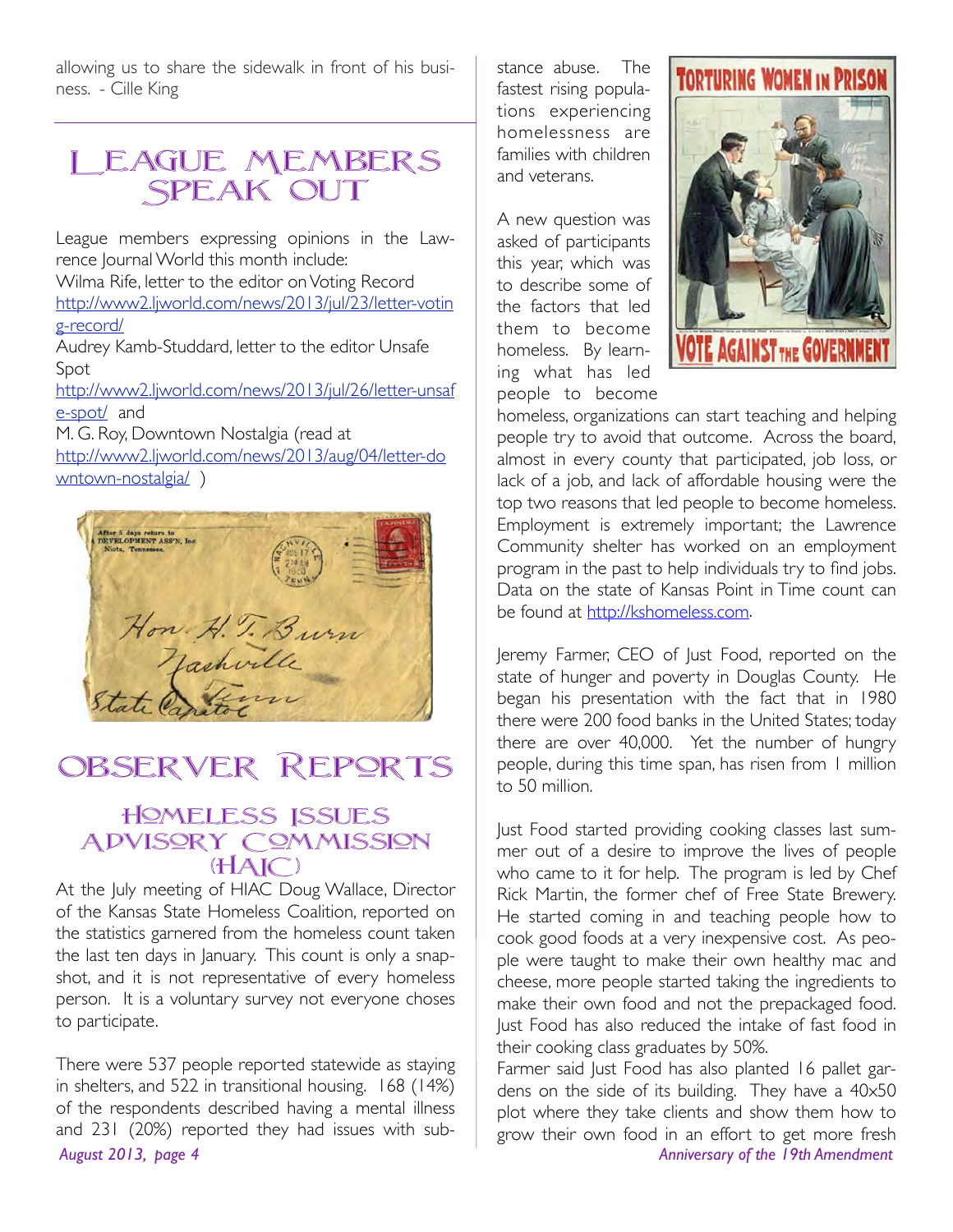produce into the diets of its clients. They are looking at applying for a grant for a small hatchery pond to have fresh fish available, as well as applying for a grant for a greenhouse.

Farmer believes that there is enough food in this county to meet local needs.

#### Lawrence Public LIBRARY Board of Trustees **MEETING** July 15, 2013, 4:30 p.m. - 5:55 p.m. 7th and New Hampshire

Board Members Present: Chris Burger, Joan Golden, Brady Flannery, Ursula Minor, Deborah Thompson and David Vance.

Absent: Gould/Evans Architects.

Library Staff: Brad Allen, Director; Kathleen Morgan, Library Foundation Director; Sherri Turner,

Assistant Director; Jenny Daily, marketing coordinator. Friends of the Library: Gordon Fitch.

Guests: BA Green Construction; Elinor Tourtellot, League of Women Voters.

#### Library Director's Report

- Building and Renovation/Expansion: Brad Allen reported that the parking garage should be open by the middle of August. Work continues on the building renovation. The building is a shell, many of the main cuts in the concrete have been made and the piers for the expansion have been drilled and are being put into place.
- LPL at ALA in Chicago: Brad, Foundation Director Kathleen Morgan and four staff members drove to Chicago for the American Library Association's Annual Conference. They attended presentations and networked with publishers. Brad met with venders to discuss the Radio-frequency technology project (RFID) which is an automatic material handling sorter.
- Budget Approved: On July 9, the City Commission adopted a budget that included a \$140,000 increase to the Library's 2013 budget. The extra money will help the library



be well prepared to open next year.

#### Library Foundation Director's Report

•Kathleen announced the application to the Ross and Marianna Beach Foundation to establish the Ross and Marianna Beach Speakers Series at the library. The request is for \$250K to establish a fund that would bring a high profile

author to the library each year.

The fall fundraiser will be centered around the 2013 Banned Books Trading Card project. Prior to Banned Books Week, the library will host the Banned Book Trading Card Awards to announce the seven winning artists.

#### Friends of the Library Report

The Fall sale is December 26-29 at the fair ground and the Spring sale will be in April.

The foundation has formed a committee to train sorters. Better World Books are buying books that are culled and other books are sold on Amazon.

#### BA Green Construction

Dennis Odgers reported that the demolition of the library is nearly complete. The sky light opening is smaller than anticipated and to enlarge it would cost \$60,000. David Vance volunteered to meet with Gould/Evans to get their input. Then by July 20th the Board will vote by email to decide to enlarge the skylight opening or not. The garage will be finished mid-August. Electric plug-ins will be installed later.



*August 2013, page 5 Anniversary of the 19th Amendment*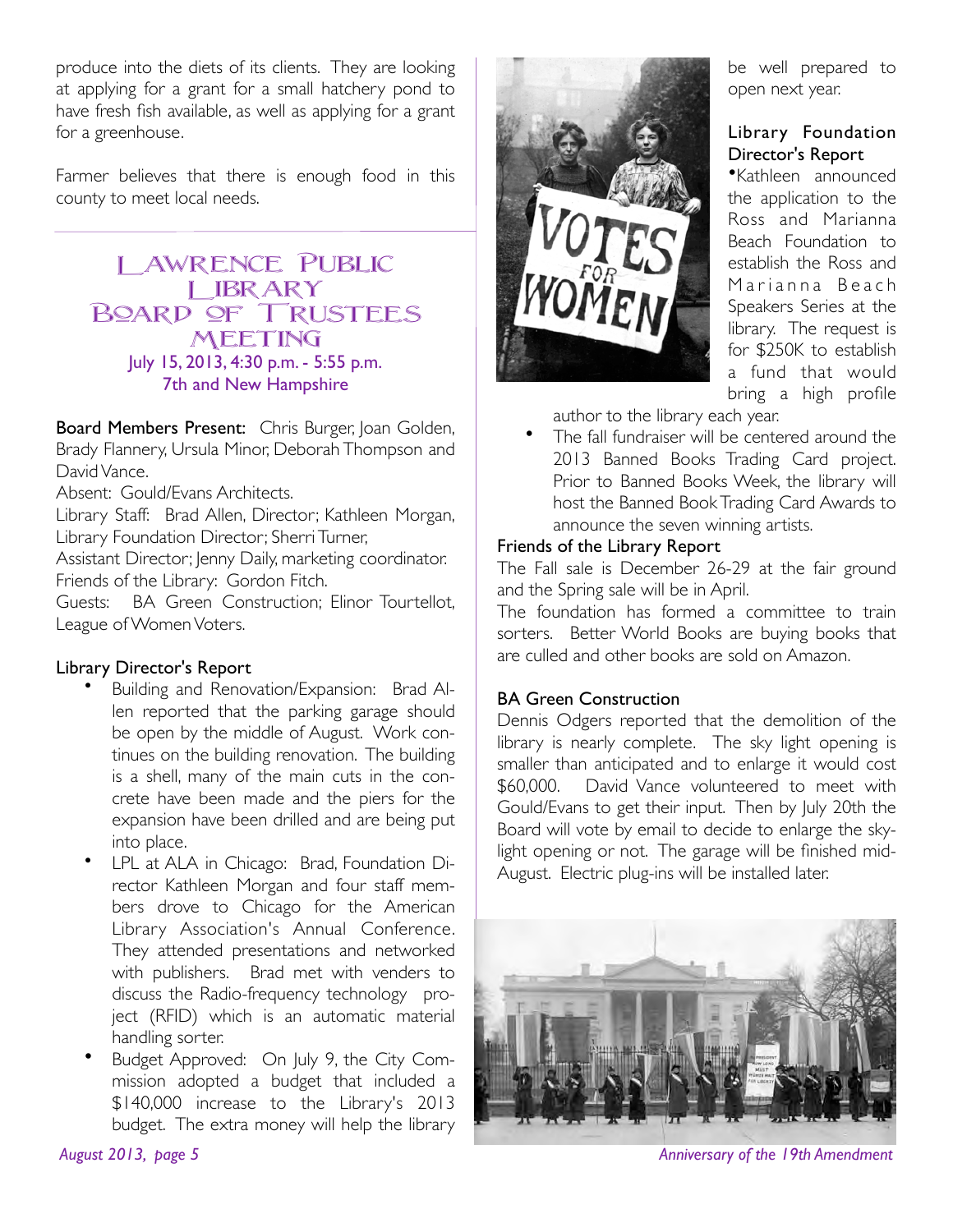

#### Future Board Retreat

The retreat will take place on September 16 during the regular meeting. A facilitator will be found to lead the Board in discussing strategic planning and documenting goals.

#### New Business

The library subcommittee on RFID selected TechLogic as the vendor for the book

sorter. The TechLogic sorter is the only option that allows multiple items to be returned at once which will give a more positive customer experience than returning items one at a time. Also, a single induction point creates a simpler machine with fewer moving parts contributing to few maintenance issues and down time. The Board approved to accept the proposal of TechLogic as the vendor.

#### Highlights of the **JULY BOARD** Meeting 7:10–9 pm, home of David Burress

Present: David Burress (Co-President), Cille King (Co-President and President Elect), Marjorie Cole (Treasurer), Caleb Morse (Secretary); Directors: Margaret Arnold, Caroljean Brune, James Dunn, Ruth Gibbs,

Midge Grinstead, Marlene Merrill.

Absent: Marci Francisco (Vice President), Scott Criqui. Guest: Marilyn Roy.

Consent agenda. The consent agenda (including portfolio descriptions for the Observer Corps and Outreach/Diversity chairs, minutes from the 13 June Board meeting, and reports from the Land Use Committee and Treasurer) was adopted by unanimous consent.

Treasurer's report. Marjorie reported total income for June of \$165 and expenses of \$88.71. Net inflow was \$76.29. Balances as of 30 June: Checking Account  $=$  \$3312.62 ; Money Market = \$2101.97; Stucky =

 $$6373.63$ ; Judiciary =  $$593.58$ ; Education Fund = \$1521.98.

Comments from visitors. Marilyn Roy sat at the League table with Bill Arnold at the Band Concert event on the previous night. She reported that they had been required to move the table from the prime site by some city worker. No one came by the table, although Marilyn and Bill had a fine time at the concert. While sitting at the table, Marilyn read the League History included among the materials there. Greatly impressed, she came to raise the issue of how to get the whole membership interested and involved in League activities. In the files, Bonnie Dunham included about 25 member surveys indicating member interests. Marilyn thinks it might be a good idea to assemble data into some kind of spreadsheet, send relevant info to committee chairs.

Policy on address changes in Voter. Motion: personal email addresses and phone numbers should never be listed in the voter, except (with permission) for organizational contacts. Should we have a policy of not putting any mailing or email address in the Voter? David proposed a policy that we never put contact info in the Voter, and that we ask before printing full names of new members. David (Marlene) moved to establish as policy that LWV L-DC will not publish identifying information for new members other than name; James clarifies that this does not address the publication of names; CJ says it should be opt-out for all info. The motion carried 7-2-1 (Margaret and CJ against; Marjorie abstaining). Should we ask new members if they want their name published in the Voter? CJ (Caleb) moved thusly. After some discussion, the motion car-

ried 6-4 (Marlene against because it's redundant). David appoints an ad hoc committee of Cille, Marjorie, Caleb, David, and CJ to formulate a policy on data privacy. Update on LWVK issues. James reported to LWVK that Marci would lead our study on hydraulic fracturing; that we think there should be a LWVK



August 2013, page 6 **Anniversary of the 19th Amendment**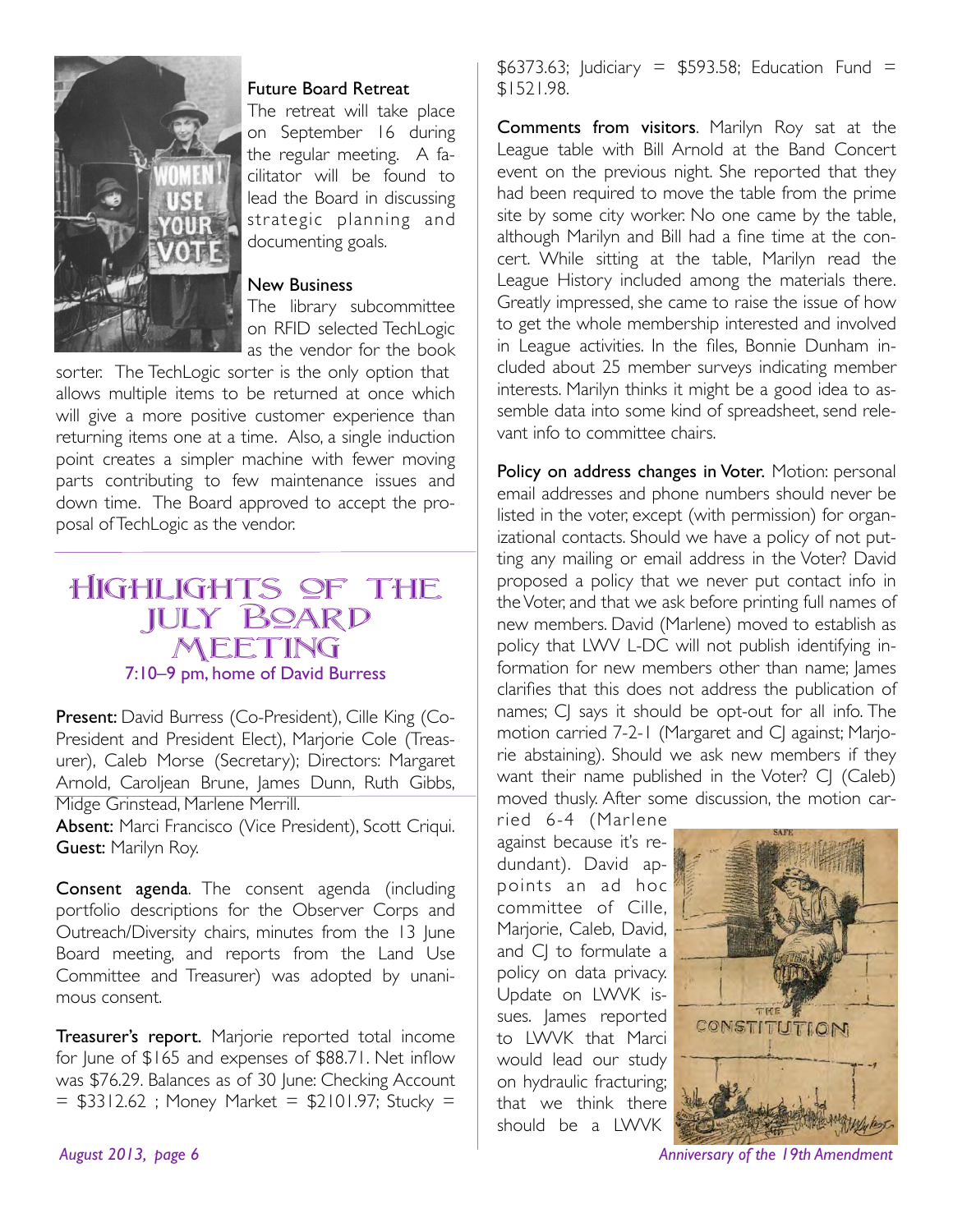

observer corps; and that we are working on assembling Kansas Legislature voting records. Margaret (CJ) moved that the co-presidents will write a letter thanking Furtado for initiating open records process regarding releasing names of judicial applicants and receiving spectacularly good state-wide coverage; approved by consensus.

Voter registration update. Cille wrote to LWVK President Dolores Furtado asking the status of voter registration. Furtado says yes, keep at it, but avoid coming into possession of personal identification. Ruth says she contacted Jamie Shew about this. He said keep doing what you are doing, and the Clerk's Office will contact applicants for proof of citizenship.

Observer Corps report. Midge reported that she

had met with Patrick Wilbur. They had questions about credentialing. What's a credential? David opined that we credential as we will (issue a letter and badge, or some such). Midge asked what the process should be and suggested she contact committee chairs, and following up with a letter. Midge asked if we should target some boards. The consensus was that we should allow observers to choose their committee. CJ (Ruth) moved that only members can be League observers. David said it's a good way to recruit new members. Motion carried 8-1-1 (Midge against, Caleb abstaining.

!!! - *Caleb Morse*

## Land Use OMMITTEE

#### July 20th Meeting

The Land Use Committee (LUC) met on Saturday, July 20 at 7:00 p.m. in the Merc community meeting room. We discussed the current items on the Planning Commission (PC) Agenda and decided to write one letter to the PC.

Our main concern was Item No. 6, a text amendment (TA) to the Lawrence Land Development Code (LDC) that would have changed two provisions on Accessory Dwelling Units in Section 20-534 of the LDC. The text amendment proposed to include the RS5 District (5,000 square feet per lot for a onefamily detached dwelling) in this section of the Code allowing Accessory Dwellings, which up to this time allowed only RS districts from the lowest density up to RS7, or 7,000 square feet per lot. This provision, among others, allows one additional dwelling in a single family house provided it does not add more than one person to the total permitted occupancy of four unrelated adults per dwelling, is less than 960 square feet in size, is compatible with its main dwelling and surroundings, and most importantly, either this or the main dwelling is owner-occupied. The key to the issue is the owner-occupancy. If one of the units is not oc-

> cupied by the owner of the house, then the "accessory dwelling" causes the house to become a duplex, is in violation of the Code, and must be corrected.

> This request for the TA to include the RS5 District was originated by a couple in an older neighborhood and appeared on last month's PC Agenda. Old West Lawrence Neighborhood residents immediately objected and pointed out that there was no definition of "owneroccupancy," only that of "owner," which included, among other types, corporate ownership. Corporations are non-human entities. This fact confuses the issue of "owneroccupancy," and by some interpreta-

August 2013, page 7 and 2013, page 7 and 2014 and 2014 and 2014 and 2014 and 2014 and 2014 and 2014 and 2014 and 2014 and 2014 and 2014 and 2014 and 2014 and 2014 and 2014 and 2014 and 2014 and 2014 and 2014 and 2014 and 2

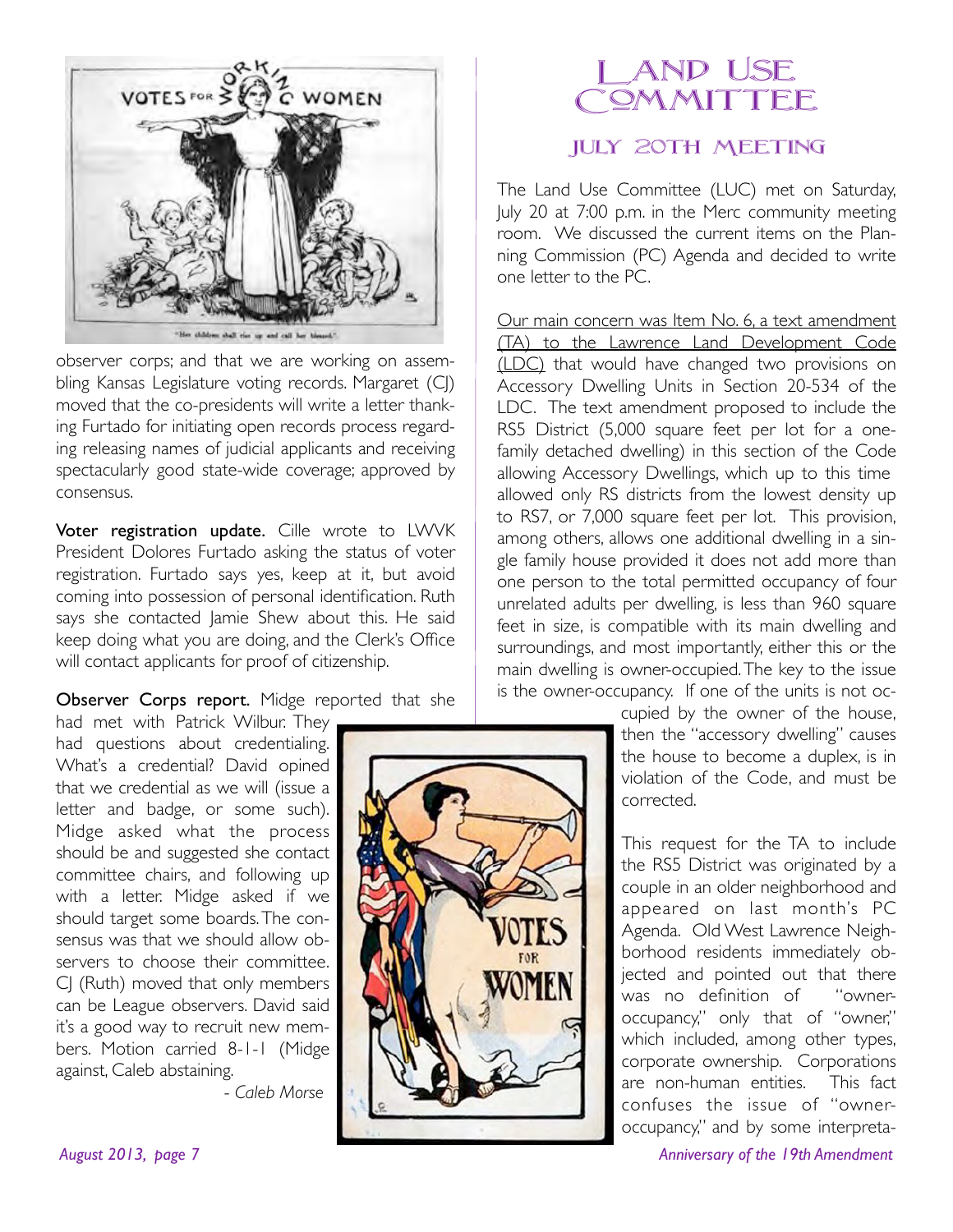

tions of the definition could result in company-owned duplexes in a single family neighborhood. The ultimate result could change the neighborhood from mostly owner-occupied to mostly rental housing because of the newly found incentive for landlord investment. In June, the PC deferred this issue to this July meeting.

The July Staff Report proposed to change Section 20- 534. The original wording of this section reads, "Either the principal Dwelling Unit or the Accessory Dwelling Unit must be occupied by one or more of the persons who is/are the record Owner of the Premises." The proposed added wording would read: "If the Owner is not a natural person, then either the principal Dwelling Unit or the Accessory Dwelling Unit must be occupied by one or more principals of the Owner."

Our LUC July letter raised the issue of the uncertainty created by the phrase "not a natural person" and the term "principal" and pointed out the dangers of not having a definition of "owner-occupancy." We suggested that corporations should not benefit from the privilege of having accessory dwellings, and presented a possible definition of "owner-occupancy." Cille King was our spokesperson and presented the League LUC position. OUTCOME: the Planning Commission denied the text amendment after much discussion, but did not change the definitions to include "owneroccupancy."

A note of interest is that the same agenda also included a request for a variance to the sidewalk requirement in a replat of a large lot in the northeast corner of Peterson Road and Kasold Drive. This was objected to by Laura Routh speaking for the Sidewalk Coalition. The PC added a condition to the variance that allowed it only until the new lots were developed, at which time the sidewalks would then have to be constructed. We thank Laura for her successful appeal.

## Remembering CARQL WORTH

Longtime League member Carol D. Worth, 83, passed away July 19, 2013, at Brandon Woods at Alvamar. While Carol served on many League committees over the years, her particular priority was to secure a Human Relations Commission and to support passage of a public accommodations ordinance for the City of Lawrence. Both of those goals were finally achieved, and Carol served on the Commission for years. She was appointed chair in 1977. Carol felt passionately that civil rights and economic opportunities should be accessible to all.

Services will be announced at a later date.